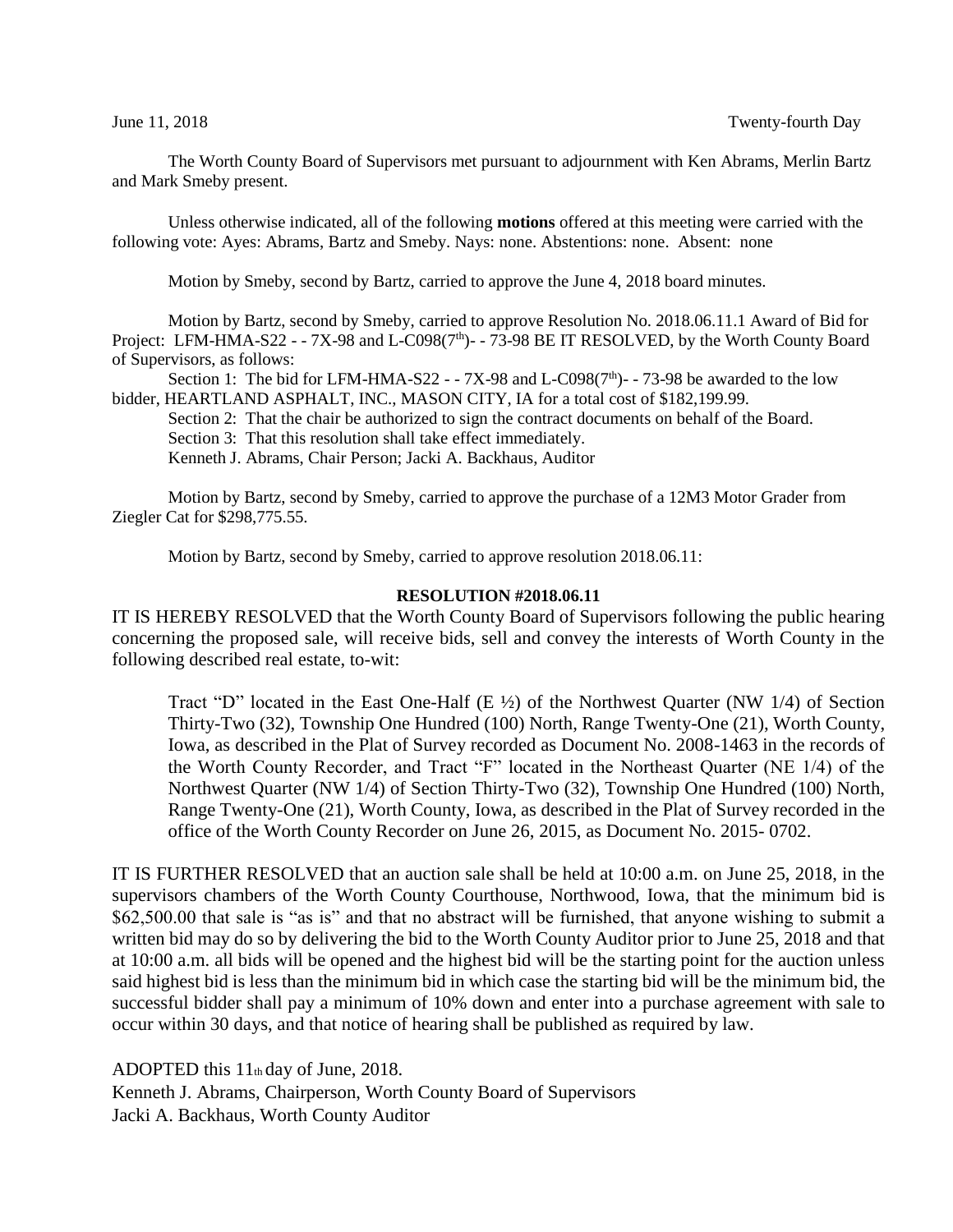Motion by Smeby, second Bartz, carried to approve claims in the amount of \$346,908.88 as per the following schedule:

| Albert Lea Seed House Inc          | Supplies-Con       | 1,878.50  |
|------------------------------------|--------------------|-----------|
| All States Ag Parts                | Parts-Eng          | 1,145.00  |
| <b>Alliant Energy</b>              | Service-Eng        | 2,364.11  |
| American Test Center Inc           | Service-Eng        | 475.00    |
| Ameripride Services Inc            | Supplies-Gsr       | 278.88    |
| Arlys J Bergdale                   | Election-Aud       | 175.75    |
| <b>Bcn</b> Telecom                 | Service-Gsr        | 79.17     |
| Berge Oil Company                  | Fuel-Eng           | 5,576.88  |
| Bethel Lutheran Brethren Church    | Service-Vaf        | 60.00     |
| <b>Black Hills Energy Inc</b>      | Service-Eng        | 431.73    |
| <b>Bmc Aggregates Llc</b>          | Rock-Eng           | 2,568.38  |
| Brian M Kuchay, Md                 | Service-Ems        | 100.00    |
| <b>Butler Construction Inc</b>     | Service-Shf        | 60.00     |
| Callie Carlson                     | Reimb-Rec          | 143.94    |
| Cambrian                           | Supplies-Shf       | 5,115.53  |
| <b>Carquest Auto Parts Inc</b>     | Parts&Supplies-Eng | 5,248.37  |
| Centurylink                        | Service-Eng        | 49.37     |
| City Of Fertile                    | Rutf-Eng           | 2,090.06  |
| City Of Grafton                    | Rutf-Eng           | 1,201.44  |
| City Of Hanlontown                 | Rutf-Eng           | 488.42    |
| City Of Joice                      | Rutf-Eng           | 1,262.79  |
| <b>City Of Kensett</b>             | Rutf-Eng           | 621.29    |
| City Of Manly                      | Service-Eng        | 56.45     |
| City Of Northwood                  | Service-Gsr        | 278.99    |
| <b>Connie Rosenberg</b>            | Election-Aud       | 182.75    |
| <b>County Social Services</b>      | Fy18levy-Mha       | 59,749.92 |
| Culligan Of Mason City             | Service-Gsr        | 274.00    |
| Dave Syverson Inc                  | Parts-Eng          | 124.96    |
| Dci-Sor                            | Edu-Shf            | 120.00    |
| Digital Ally Inc                   | Equip-Shf          | 15,580.00 |
| <b>Edie Prazak</b>                 | Mileage-Phd        | 140.50    |
| Falkstone Llc                      | Rock-Eng           | 29,943.60 |
| <b>Fastenal Company</b>            | Parts-Eng          | 96.01     |
| <b>Five Star Cooperative</b>       | Supplies-Eng       | 204.02    |
| <b>Gardiner Thomsen</b>            | Audit-Ndp          | 13,250.00 |
| Genie Foss                         | Election-Aud       | 166.25    |
| Geocomm Inc                        | Service-E911       | 14,064.00 |
| Goodale Custom Pumping Co          | Service-Wwt        | 3,062.50  |
| Goveonnection Inc                  | Equip-Dap          | 7,330.20  |
| Government Forms & Supplies        | Supplies-Aud       | 156.48    |
| <b>Grafton Municipal Utilities</b> | Service-Soc        | 293.72    |
| Greve Law Office                   | Rent/Payroll-Aty   | 5,642.00  |
|                                    |                    |           |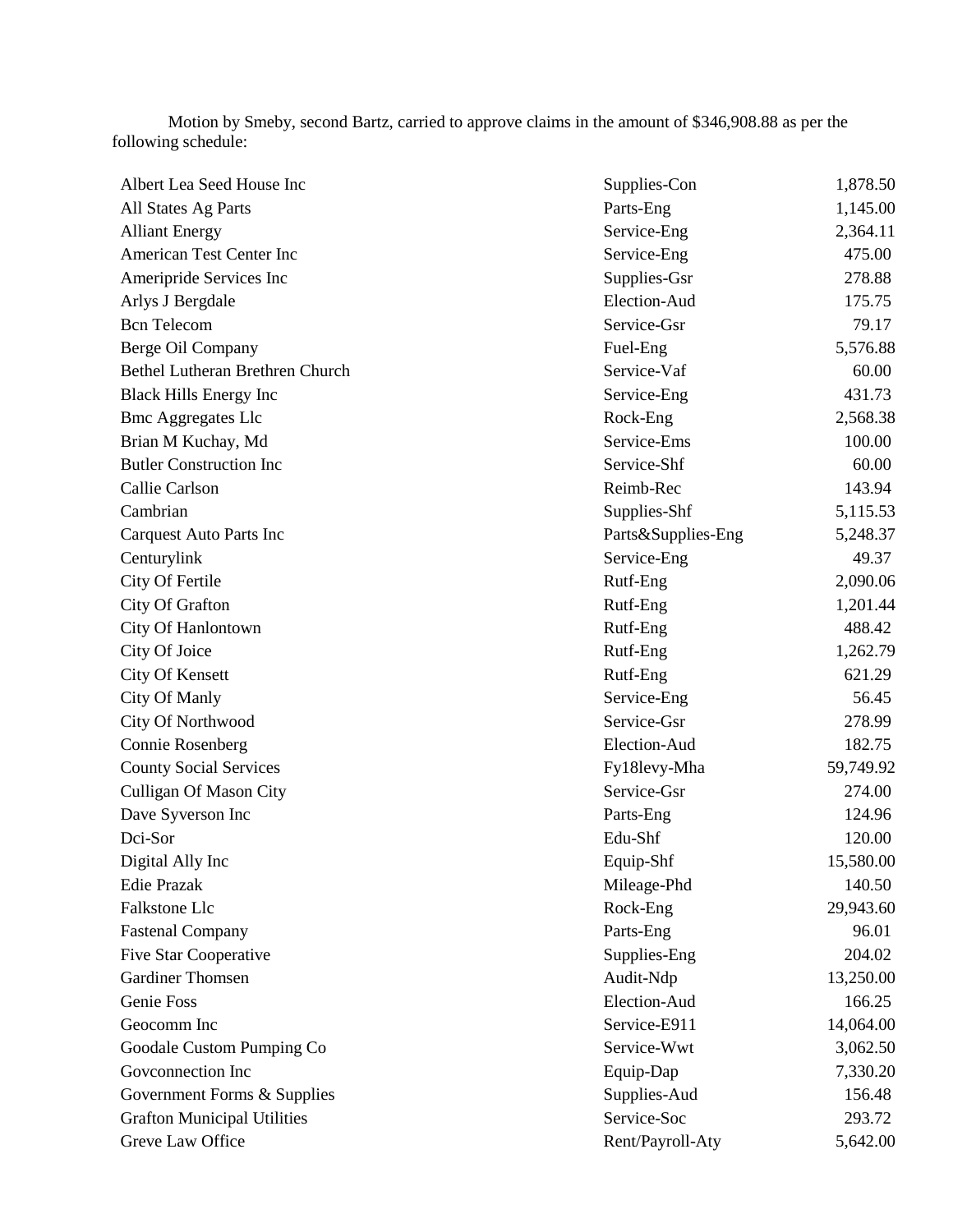| Heartland Asphalt Inc                 | Rock-Eng        | 1,330.55  |
|---------------------------------------|-----------------|-----------|
| Huber Supply Co Inc                   | Supplies-Eng    | 157.73    |
| I35/105 Welcome Center Inc.           | Hmtax-Ndp       | 4,898.00  |
| Ia Dot                                | Service-Eng     | 1,341.07  |
| Imwca                                 | Wocompprem18-19 | 11,339.00 |
| Insight Public Sector, Inc.           | Service-Dap     | 19,888.80 |
| Interstate Batteries Of Upper Iowa    | Supplies-Eng    | 299.76    |
| Ip Pathways                           | Service-Dap     | 43,477.22 |
| J & J Machining Welding & Fabricating | Supplies-Eng    | 107.10    |
| Jan Moretz                            | Election-Aud    | 180.25    |
| Jane Ohden                            | Election-Aud    | 183.75    |
| Janelle Johnson                       | Election-Aud    | 181.75    |
| Janice Hare                           | Election-Aud    | 188.75    |
| Jean Fitzl                            | Election-Aud    | 191.25    |
| Jeannine Borey                        | Election-Aud    | 147.25    |
| <b>Joel Rohne</b>                     | Mileage-Dap/Aud | 168.00    |
| Joe's Collision & Performance Inc     | Service-Shf     | 78.83     |
| John Wonsmos                          | Election-Aud    | 189.00    |
| Jolene Hickle                         | Reimb-Rec       | 7.41      |
| <b>Judy Wonsmos</b>                   | Election-Aud    | 171.00    |
| Kathryn Brodersen                     | Election-Aud    | 184.75    |
| Keltek Inc                            | Service-Dap     | 4,250.00  |
| Kibble Equipment Llc                  | Parts-Eng       | 668.29    |
| <b>Knudtson Automotive Service</b>    | Service-Shf     | 707.44    |
| L R Falk Const Co                     | Rock-Eng        | 1,915.10  |
| Lair's 66                             | Fuel-Eng        | 40.00     |
| Larry Elwood Construction             | Parts-Eng       | 355.45    |
| Larsen Plumbing & Heating Inc         | Service-Shf     | 2,829.58  |
| Lawn's Plus                           | Service-Wwt     | 75.00     |
| <b>Lawson Products Inc</b>            | Parts-Eng       | 1,384.65  |
| Lexisnexis                            | Service-Aty     | 156.00    |
| Lois Low                              | Election-Aud    | 190.25    |
| Mandy Meierotto                       | Election-Aud    | 188.25    |
| <b>Manly Junction Signal</b>          | Service-Aud/Eng | 982.90    |
| Marco Technologies Llc                | Service-Dap     | 229.87    |
| Marge Tenold                          | Election-Aud    | 180.50    |
| Mark Smeby                            | Reimb-Sup       | 42.00     |
| Mark's Tractor Inc                    | Parts-Eng       | 757.35    |
| Martin Marietta Materials Inc         | Rock-Eng        | 1,681.00  |
| Mason City Fire And Rescue            | Service-Mex     | 250.00    |
| Meghan Rydstrom                       | Mileage-Phd     | 24.00     |
| Melinda Holden                        | Election-Aud    | 182.88    |
| Menards Inc                           | Supplies-Eng    | 178.00    |
| Mercy Medical Center-North Ia         | Service-Mex     | 843.00    |
| Metal Culverts Inc                    | Supplies-Eng    | 91.07     |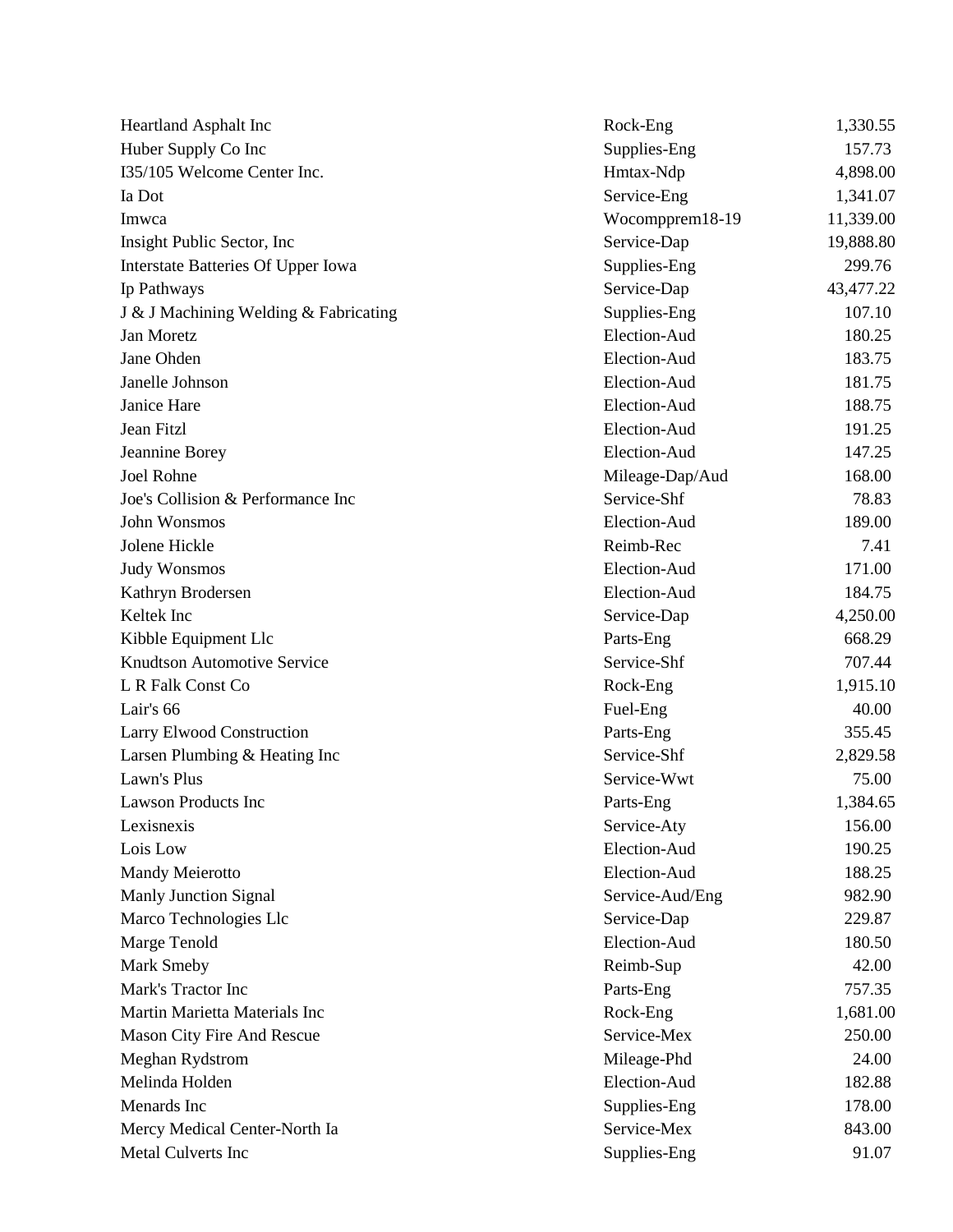| Midwest Pipe Supply Inc                               | Supplies-Eng            | 38.00      |
|-------------------------------------------------------|-------------------------|------------|
| <b>Midwest Technology Services</b>                    | Service-Dap             | 7,512.50   |
| North Central Iowa Regional Economic & Port Authority | Engineering-Ndp         | 7,337.15   |
| Northwood Anchor Inc                                  | Service-Aud/Eng         | 1,442.50   |
| Northwood Fire Department                             | Service-Aud             | 50.00      |
| Northwood Sanitation Llc                              | Service-Gsr             | 181.50     |
| Nuss Truck & Equipment Inc                            | Parts-Eng               | 19.26      |
| Olson Insurance Inc                                   | Renewal-Ins             | 1,520.00   |
| <b>Olson Trading Post Inc</b>                         | Supplies-Eng            | 395.39     |
| Penny Miller                                          | Election-Aud            | 148.00     |
| Plunkett's Pest Control Inc                           | Service-Con             | 88.40      |
| Printing Services Inc                                 | Supplies-Dap            | 250.95     |
| <b>Ram Systems</b>                                    | Service-Phd             | 695.00     |
| Reinhart Food Service Llc                             | Supplies-Shf            | 364.85     |
| Reta Ulve                                             | Election-Aud            | 181.75     |
| Robert Aamodt                                         | <b>Safety Reimb-Eng</b> | 150.00     |
| Sandra Holden                                         | Election-Aud            | 220.38     |
| Sandra Trainer                                        | Election-Aud            | 204.50     |
| Scott Aline                                           | Service-San             | 500.00     |
| Scott Magnuson                                        | Election-Aud            | 180.25     |
| Singelstad's Hardware                                 | Supplies-Eng            | 22.35      |
| State Hygienic Laboratory                             | Service-San             | 185.00     |
| Teresa Johnson                                        | Mileage-Phd             | 16.00      |
| The Barrier Group                                     | Service-Dap             | 200.00     |
| <b>U S Postal Service</b>                             | Rent-Sdp                | 42.00      |
| Verizon Wireless                                      | Service-Shf             | 1,538.94   |
| Viafield                                              | Supplies-Eng            | 479.79     |
| Village Florist                                       | Supplies-Sdp            | 35.21      |
| Visa                                                  | Service-It/Gis-Dap      | 1,068.36   |
| Visu-Sewer Inc                                        | Service-Wwt             | 1,350.00   |
| Waste Management Of Iowa Inc                          | Service-Sdp             | 3,718.28   |
| Winnebago Coop Telephone Assn                         | Service-Gsr             | 2,411.11   |
| Winn-Worth Betco                                      | Hmtax-Ndp               | 7,347.00   |
| Worth Co Historical Society                           | Hmtax-Ndp               | 4,898.00   |
| Worth County Clerk Of Court                           | Filing Fees-Eng         | 185.00     |
| Worth County Engineer                                 | Fuel-Shf                | 7,414.22   |
| Worth County Fair                                     | Hmtax-Ndp               | 7,547.00   |
| Worth Lumber Co                                       | Supplies-Eng            | 58.48      |
| Xerox Corporation                                     | Service-Dap             | 67.00      |
| Ziegler Inc                                           | Parts-Eng               | 1,800.00   |
|                                                       | <b>Grand Total</b>      | 346,908.88 |

Motion by Smeby, second by Bartz, carried to approve the sheriff's monthly report.